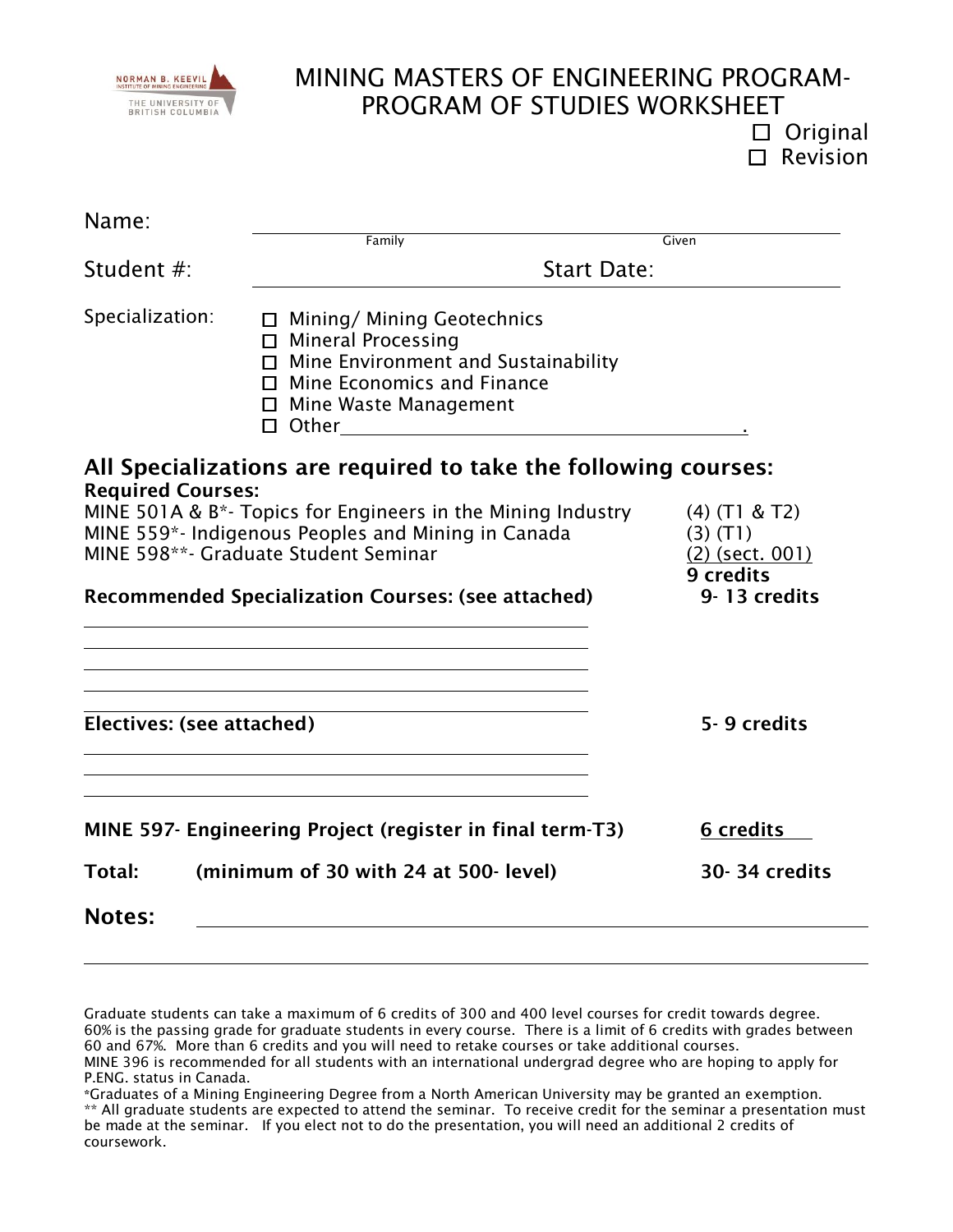

 Original Revision

| <b>Mineral Processing:</b>                              |                      |  |  |
|---------------------------------------------------------|----------------------|--|--|
| <b>Recommended Courses and Engineering Project:</b>     | 15                   |  |  |
|                                                         |                      |  |  |
| <b>Specialization Courses: (Select 3 courses)</b>       |                      |  |  |
| $\Box$ MINE 331 - Physical Mineral Processes            | (3) T1               |  |  |
| <b>MINE 520- Advanced Coal Preparation</b>              | (3) T1               |  |  |
| MINE 465- Materials Handling<br>□                       | (3)T1                |  |  |
| MINE 333 or 521 - Flotation<br>□                        | (3) T2               |  |  |
| MINE 524- Processing of Precious Metal Ores<br>П        | (3) T2               |  |  |
|                                                         | 9                    |  |  |
| Electives: (Select 2 courses)                           |                      |  |  |
| □ Additional Specialization Course from above           |                      |  |  |
| MINE 590X- Advanced Mine Water Management               | (3) T2               |  |  |
| MINE 396- Engineering Economics*<br>□                   | (3) T1               |  |  |
| MINE 590P- Urban Mining<br>□                            | (3) T2               |  |  |
| <b>MINE 547- Industrial Expert Systems</b><br>□         | (3) T1               |  |  |
| MINE 522- Processing of Mineral Fines<br>□              | $(2/4)$ T2           |  |  |
| MINE 508- Integrated Mining and Processing Systems<br>□ | $(3)$ T <sub>2</sub> |  |  |
| MINE 529- Rheology of Mineral Suspensions<br>$\Box$     | (3) alternate years  |  |  |
| Other Electives Selected with Approval:<br>$\Box$       | (?)                  |  |  |
|                                                         | 6                    |  |  |
| Total Credits: (minimum of 30 with 24 at 500 level)     | 30                   |  |  |

| <b>Mine Economics and Finance</b>                                                                                  |                      |
|--------------------------------------------------------------------------------------------------------------------|----------------------|
| <b>Recommended Courses and Engineering Project:</b>                                                                | 15                   |
| Specialization Courses: (Select 3 courses)                                                                         |                      |
| □ MINE 396- Engineering Economics*                                                                                 | (3) TI               |
| APSC 541- Technology Entrepreneurship**                                                                            | 3) T2                |
| MINE 554/406- Mine Project Valuation and Risk Assessment                                                           | 3) T2                |
| MINE 555- Mining and Society<br>$\Box$                                                                             | 3) TI                |
| MINE 404- Strategic Issues in Mining                                                                               | 3) T2                |
|                                                                                                                    | 9                    |
| Electives: (Select 2 courses)                                                                                      |                      |
| □ Additional Specialization Course from above                                                                      |                      |
| MINE 515- The Future of Mining                                                                                     | $(3)$ T <sub>2</sub> |
| MINE 553- Modeling of Industrial Systems                                                                           | $(3)$ T <sub>2</sub> |
| COMR 457- Financial Accounting (with approval from Director)***                                                    | $(3)$ T1             |
| COMR 458- Managerial Accounting (with approval from Director)***                                                   | (3) T2               |
| Other Electives Selected with Approval:                                                                            | (?)                  |
|                                                                                                                    | 6                    |
| Total Credits: (minimum of 30 with 24 at 500 level)                                                                | 30                   |
| *MINIE 200 is xeceperographed for etudente with interpretional exclopations to qualify for B FNC, status in Canada |                      |

\*MINE 396 is recommended for students with international credentials to qualify for P.ENG. status in Canada. \*\* APSC 541 requires separate application<http://blogs.ubc.ca/baen506apsc541techentrepreneurship/> \*\*\*COMR 457 & 458- request registration using the form available at<https://mybcom.sauder.ubc.ca/regi-assist>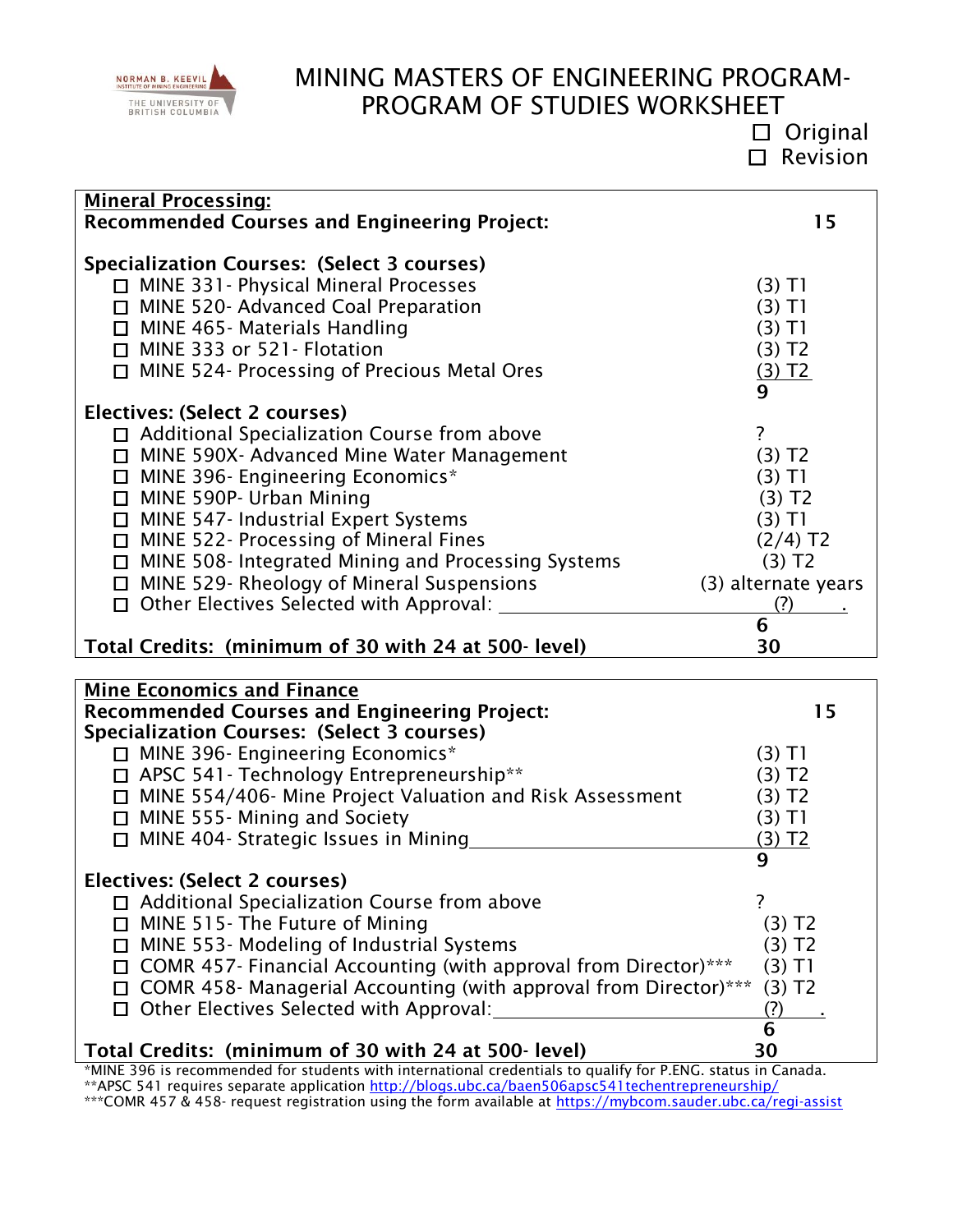

 Original Revision

| <b>Mining/ Mining Geotechnics:</b><br><b>Recommended Courses and Engineering Project:</b>                     | 15                      |
|---------------------------------------------------------------------------------------------------------------|-------------------------|
| Specialization Courses: (Select 3 courses)                                                                    |                         |
| □ MINE 310- Surface Mining & Design<br>□ Rock Mechanics Course (one of the following)                         | (4)T1<br>$(3)$ T1 or T2 |
| o MINE 590M/303- Rock Mechanics Fundamentals T2                                                               |                         |
| o MINE 403/590D- Rock Mechanics Design (prereq: intro to rock mech) T2                                        |                         |
| o MINE 505- Advanced Topics in Rock Engineering (prereq MINE 303) T1                                          |                         |
| □ MINE 552- Mining Geostatistics                                                                              | $(3)$ T <sub>2</sub>    |
| □ MINE 302/506- Advanced UG Mine Design                                                                       | (3)T2                   |
|                                                                                                               | 9/10                    |
| Electives: (Select 2 courses)                                                                                 | $\overline{?}$          |
| $\Box$ Additional Specialization Course from above<br>□ MINE 485/507- Block Caving Systems- Design & Planning | (3) T2                  |
| □ MINE 509- Mine Ventilation                                                                                  | $(3)$ T1                |
| $\Box$ MINE 547- Industrial Expert Systems                                                                    | (3)T1                   |
| □ MINE 396- Engineering Economics*                                                                            | $(3)$ T1                |
| $\Box$ MINE 465- Materials Handling                                                                           | $(3)$ T1                |
| □ MINE 554/406- Mine Project Valuation and Risk Assessment                                                    | (3) T2                  |
| $\Box$ Other Electives Selected with Approval:                                                                | $(?)$ .<br>6            |
| Total Credits: (minimum of 30 with 24 at 500 level)                                                           | 30/31                   |
|                                                                                                               |                         |
| <b>Mining Environment and Sustainability:</b><br><b>Recommended Courses and Engineering Project:</b>          | 15                      |
|                                                                                                               |                         |
| <b>Specialization Courses: (Select 3 courses)</b>                                                             |                         |
| □ MINE 541 - Environmental Risk Assessments in Mining                                                         | $(3)$ T <sub>2</sub>    |
| $\Box$ MINE 555- Mining and Society                                                                           | $(3)$ T1                |
| □ MINE 590X- Advanced Mine Water Management                                                                   | $(3)$ T <sub>2</sub>    |
| □ MINE 380/ 590Q- Advanced Mine Waste Management                                                              | (3) T2<br>9             |
|                                                                                                               |                         |
|                                                                                                               |                         |
| Electives: (Select 2 courses)                                                                                 | ?                       |
| □ Additional Specialization Course from above<br>□ MINE 581 - Safety of Tailings Storage Facilities           | $(3)$ T1                |
| □ MINE 585- Risk Management of Tailings Storage Facilities                                                    | $(3)$ T <sub>2</sub>    |
| □ MINE 590P- Urban Mining                                                                                     | (3) T2                  |
| □ MINE 396- Engineering Economics*                                                                            | $(3)$ T1                |
| □ Other Electives Selected with Approval:                                                                     | (?)<br>6                |

\*MINE 396 is recommended for students with international credentials to qualify for P.ENG. status in Canada.